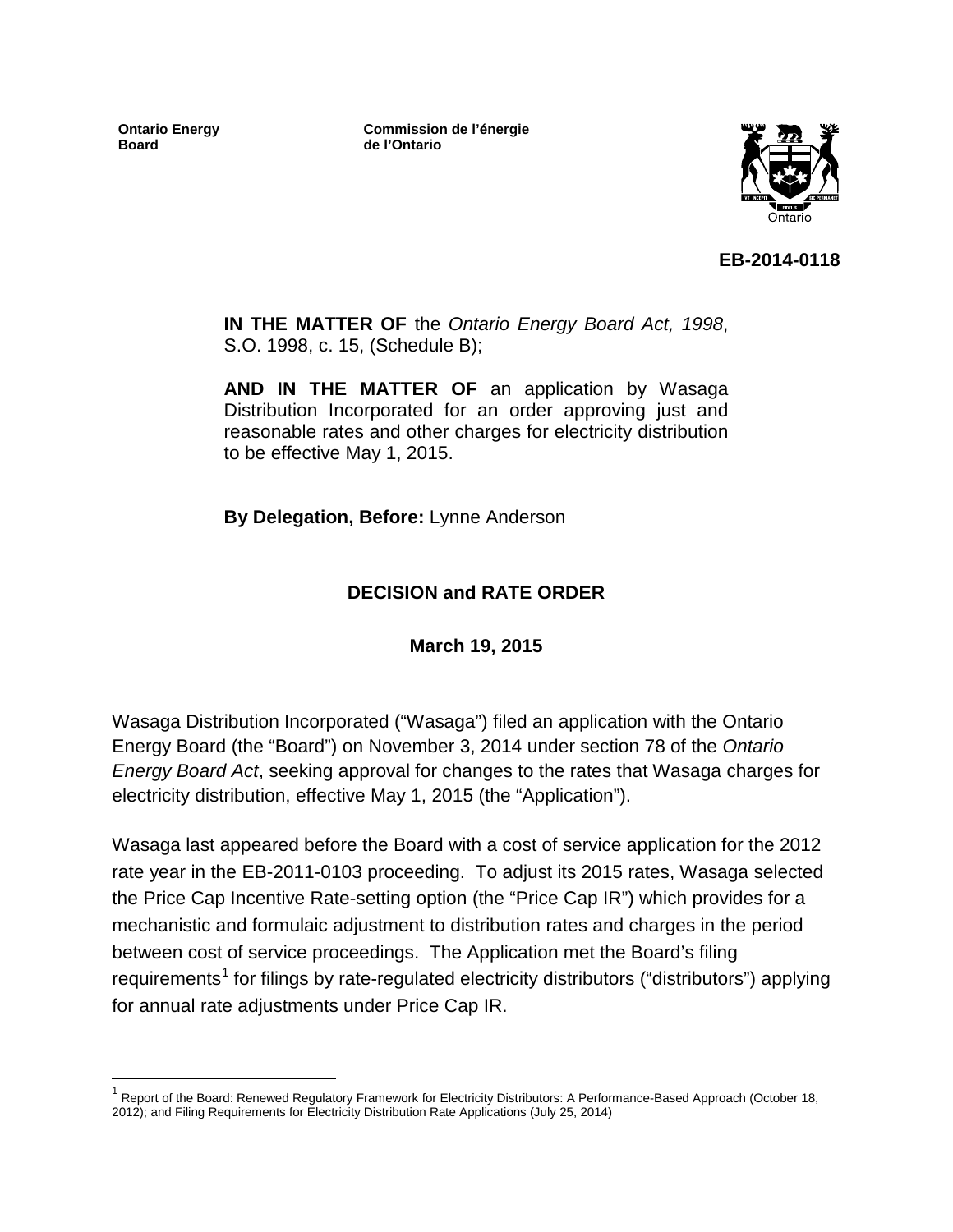While the entire record in this proceeding has been considered by me, this decision will make reference only to such information as is necessary to provide context to my conclusions. The following issues are addressed in this Decision and Rate Order:

- Price Cap Index Adjustment;
- Rural or Remote Electricity Rate Protection Charge;
- Retail Transmission Service Rates; and
- Review and Disposition of Group 1 Deferral and Variance Account Balances.

### **Price Cap Index Adjustment**

The Price Cap IR option is a streamlined regulatory process designed to provide distributors with sufficient revenue to cover cost increases due to inflation while providing an incentive structure to drive productivity improvements.

Under the Price Cap IR option<sup>[2](#page-1-0)</sup>, distribution rates are adjusted by an inflation factor, less the sum of a productivity factor and a stretch factor. Based on its established method<sup>[3](#page-1-1)</sup>, the Board has set the inflation factor for 2015 rates at 1.6% and the productivity factor remains zero percent. The Board also determined that the stretch factor can range from 0.0% to 0.6%, assigned based on a distributor's cost evaluation ranking. The Board assigned Wasaga a stretch factor of 0.0% based on the updated benchmarking study for use for rates effective in 2015<sup>[4](#page-1-2)</sup>.

As a result, the net price cap index adjustment for Wasaga is 1.60% (i.e. 1.6 % - (0% + 0.0%)). The price cap index adjustment applies to distribution rates (fixed and variable charges) uniformly across all customer classes. The price cap index adjustment does not apply to the components of delivery rates set out in the list below:

- Rate Riders;
- Rate Adders;
- Low Voltage Service Charges;
- Retail Transmission Service Rates;
- Wholesale Market Service Rate;

<span id="page-1-0"></span><sup>&</sup>lt;sup>2</sup> Report on Rate Setting Parameters and Benchmarking under the Renewed Regulatory Framework for Ontario's Electricity Distributors (December 4, 2013)

 $3$  As outlined in the Report cited at footnote 2 above.

<span id="page-1-2"></span><span id="page-1-1"></span><sup>4</sup> Report to the Ontario Energy Board – "Empirical Research in Support of Incentive Rate-Setting: 2013 Benchmarking Update." Pacific Economics Group LLC. July, 2014.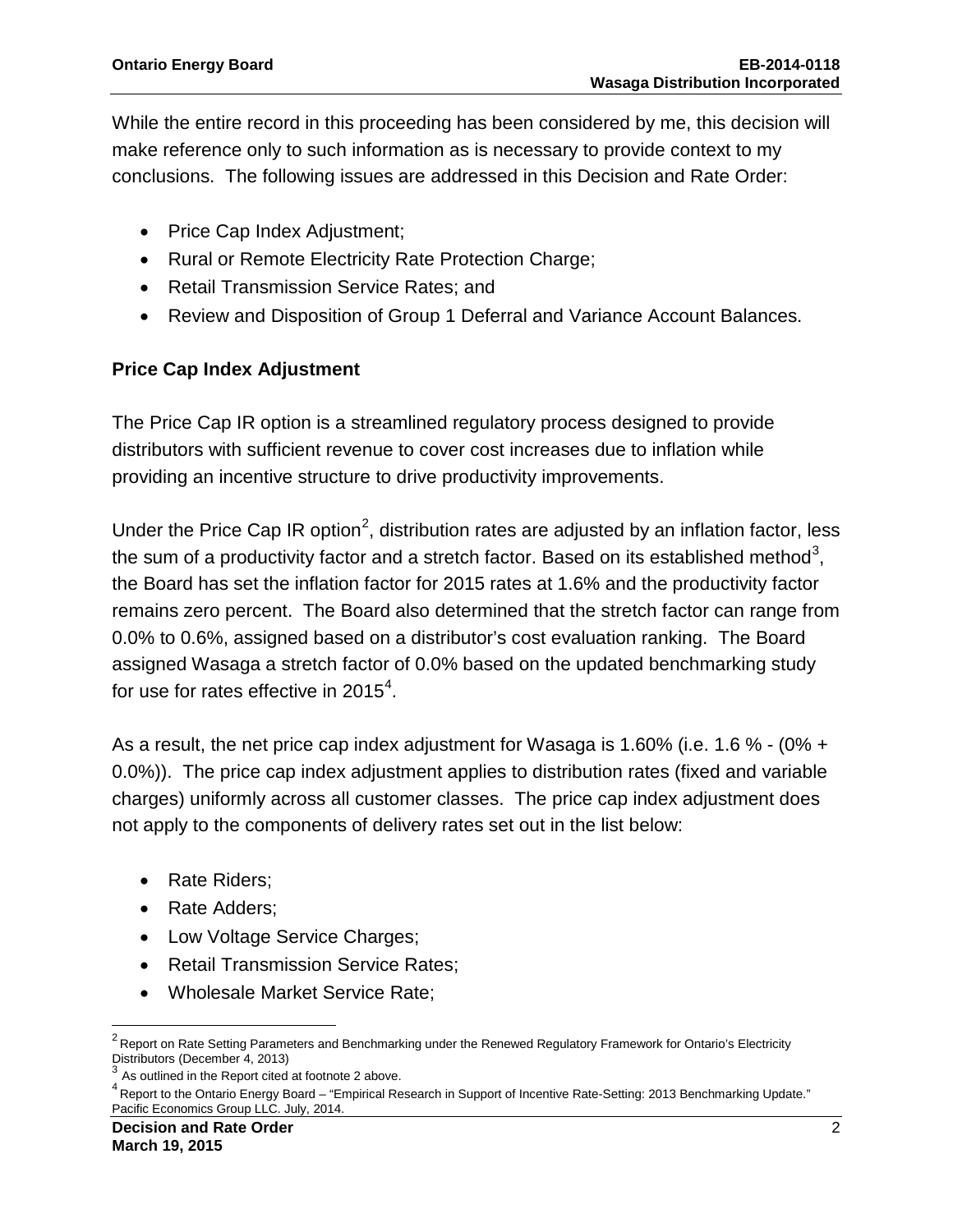- Rural or Remote Electricity Rate Protection Charge;
- Standard Supply Service Administrative Charge;
- Transformation and Primary Metering Allowances;
- Loss Factors:
- Specific Service Charges;
- MicroFit Charge; and
- Retail Service Charges.

### **Rural or Remote Electricity Rate Protection Charge**

The Board has determined that the Rural or Remote Electricity Rate Protection ("RRRP") benefit and charge for 201[5](#page-2-0) shall remain \$0.0013 per kWh<sup>5</sup>. The Tariff of Rates and Charges flowing from this Decision and Rate Order reflects this RRRP charge.

## **Retail Transmission Service Rates**

Electricity distributors are charged for transmission costs at the wholesale level and then pass on these charges to their distribution customers through their Retail Transmission Service Rates ("RTSRs"). Variance accounts 1584 and 1586 are used to capture differences in the rate that a distributor pays for wholesale transmission service relative to the retail rate that the distributor is authorized to charge when billing its customers.

The Board has issued guidelines $6$  which outline the information that the Board requires electricity distributors to file in order to adjust their RTSRs for 2015. The RTSR guideline requires electricity distributors to adjust their RTSRs based on a comparison of historical transmission costs adjusted for the new Uniform Transmission Rates ("UTR") and the revenues generated under existing RTSRs. Similarly, embedded distributors, such as Wasaga, must adjust their RTSRs to reflect any changes to the applicable RTSRs of their host distributor, which in this case is Hydro One Networks Inc.

The Board has not yet established Hydro One's sub-transmission class rates for 2015,

<span id="page-2-0"></span><sup>5</sup> Decision with Reasons and Rate Order, EB-2014-0347

<span id="page-2-1"></span><sup>6</sup> Guideline G-2008-0001 - Electricity Distribution Retail Transmission Service Rates, revision 4.0 (June 28, 2012)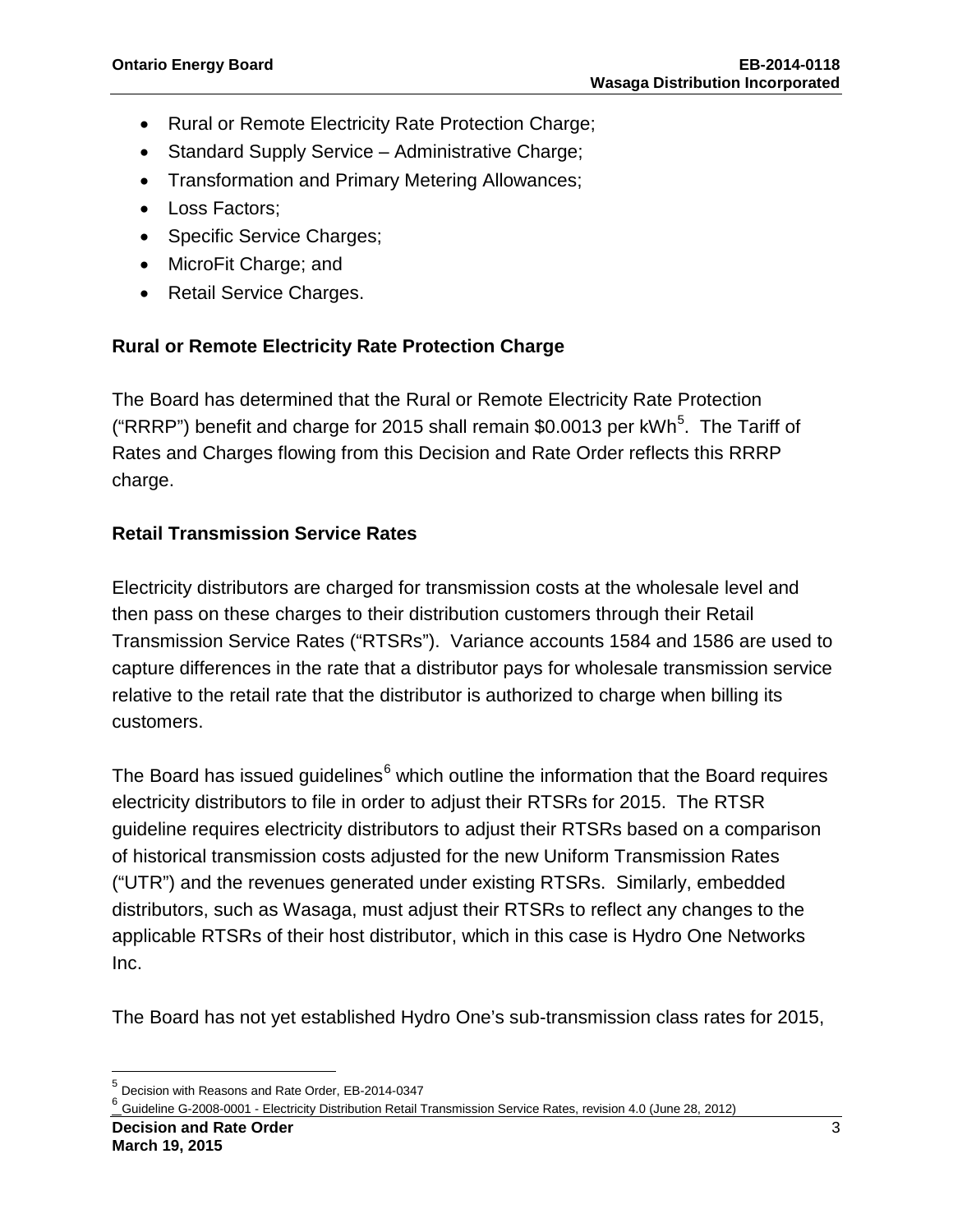including the retail transmission service rates for this class. I will therefore approve the RTSRs as adjusted in this Application so that they reflect those which currently apply to this class, as shown in the following table. The differences arising from the new 2015 rates, once approved, will be captured in Accounts 1584 and 1586 for future disposition.

| <b>Network Service Rate</b>                   | \$3.23 per kW              |
|-----------------------------------------------|----------------------------|
| <b>Connection Service Rates</b>               |                            |
| <b>Line Connection Service Rate</b>           | \$0.65 per kW              |
| <b>Transformation Connection Service Rate</b> | $\frac{1}{2}$ \$1.62per kW |

## **2014 Sub-Transmission RTSRs**

I conclude that these 2014 Sub-Transmission class RTSRs are to be incorporated into the filing module to adjust the RTSRs that Wasaga will charge its customers accordingly.

### **Review and Disposition of Group 1 Deferral and Variance Account Balances**

The Board's policy on deferral and variance accounts<sup>[7](#page-3-0)</sup> provides that, during the IRM plan term, the distributor's Group 1 account balances will be reviewed and disposed if the preset disposition threshold of \$0.001 per kWh, whether in the form of a debit or credit, is exceeded. The onus is on the distributor to justify why any account balance in excess of the threshold should not be disposed. If the balances are below this threshold, the distributor may propose to dispose of balances.

Wasaga's 2013 actual year-end total balance for Group 1 accounts including interest projected to April 30, 2015 is a debit of \$761,970. This amount results in a total debit claim of \$0.0061 per kWh, which exceeds the preset disposition threshold. Wasaga proposes to dispose of this debit amount over a three-year period in order to mitigate the rate impacts for customers.

The balances proposed for disposition are the same as the amounts reported as part of the Board's *Reporting and Record-Keeping Requirements.* I note that there is an unusually large balance in Account 1595 (2009). Wasaga provided a response to Board staff noting that the rate riders were calculated based on 2008 volumes but were paid out to customers from May 1, 2010 to April 30, 2013. Due to growth, more was

<span id="page-3-0"></span>**Decision and Rate Order** 4 **March 19, 2015** <sup>7</sup> Report of the Board on Electricity Distributors' Deferral and Variance Account Review Initiative (July 31, 2009)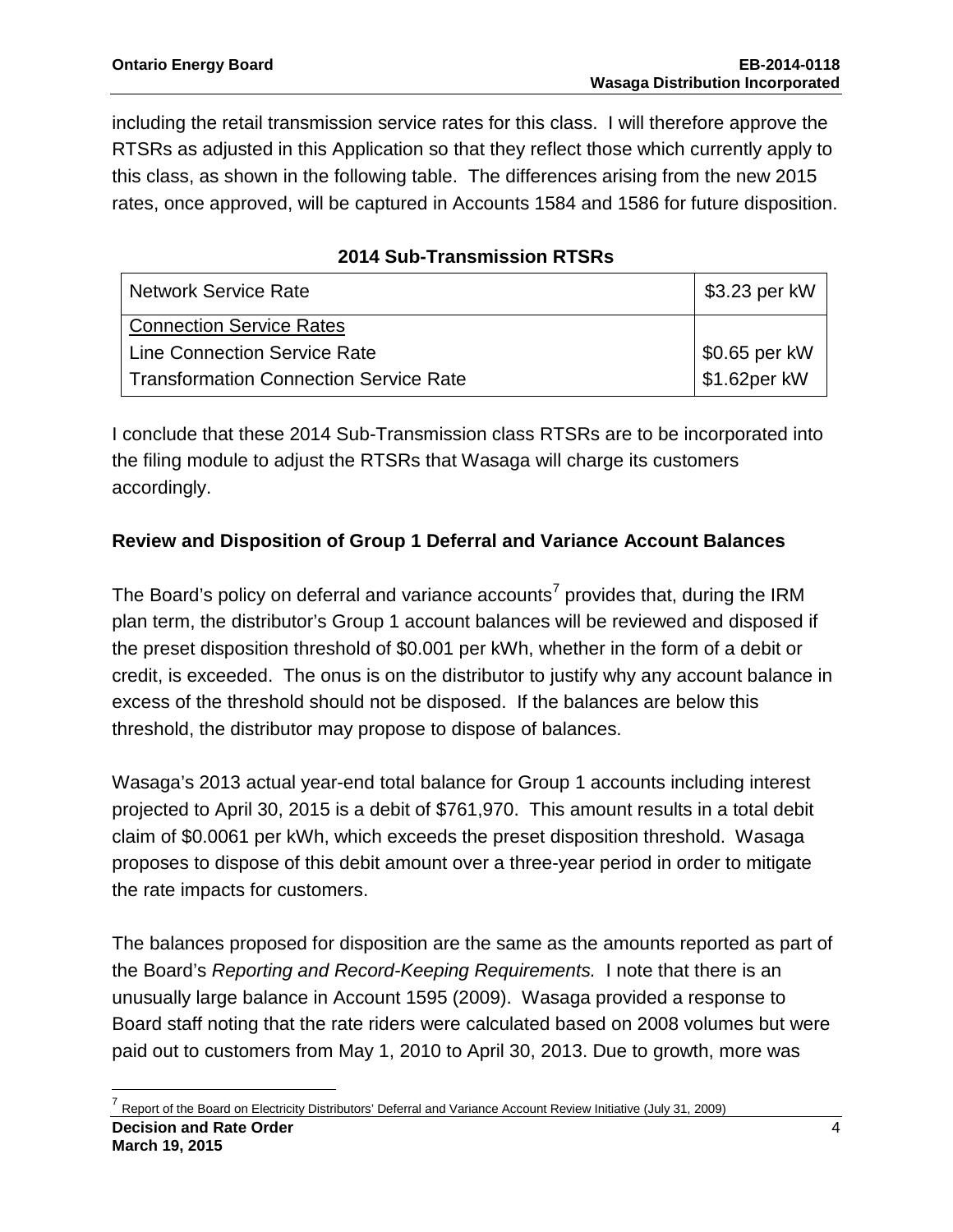paid to customers than approved by the Board, resulting in a large debit balance. I also note that the account should be called Account 1595 (2010).

I approve the disposition of a debit balance of \$761,970 as of December 31, 2013, including interest projected to April 30, 2015 for Group 1 accounts.

In the EDDVAR report<sup>[8](#page-4-0)</sup>, the Board found that the default disposition period to clear the Group 1 account balances should be one year. The Report also established a mitigation threshold of 10% for any given rate class, including the impact of both the disposition of Account balances and any other rate change. While I recognize Wasaga's concern about mitigating rate impacts for customers, I note that the bill impact is almost exclusively a result of the expiration on April 30, 2015 of rate riders that have been refunding a significant balance to customers since 2012. The Group 1 debit balance, excluding Account 1589, is not large enough to offset to any significant degree the effects of such a large credit disappearing from the bill, therefore a longer disposition period will have little effect on the bill impact.

However, I note that the debit for Account 1589, which applies to customers not on the regulated price plan (Non RPP), is relatively large resulting in a significant bill impact for these Non RPP customers if recovered over a single year. I agree that some mitigation of these bill impacts is appropriate.

In clearing these Group 1 variance accounts customers in the future are paying for variances created in the past, therefore the time period for disposition should be kept as short as reasonable, while considering bill impacts. Taking into account the situation of both the RPP and Non RPP customers I conclude that the Group 1 balances should be recovered over two years.

The table below identifies the principal and interest amounts which the Board approves for disposition.

<span id="page-4-0"></span><sup>8</sup> Report of the Board on Electricity Distributors' Deferral and Variance Account Review Initiative (EDDVAR), p. 24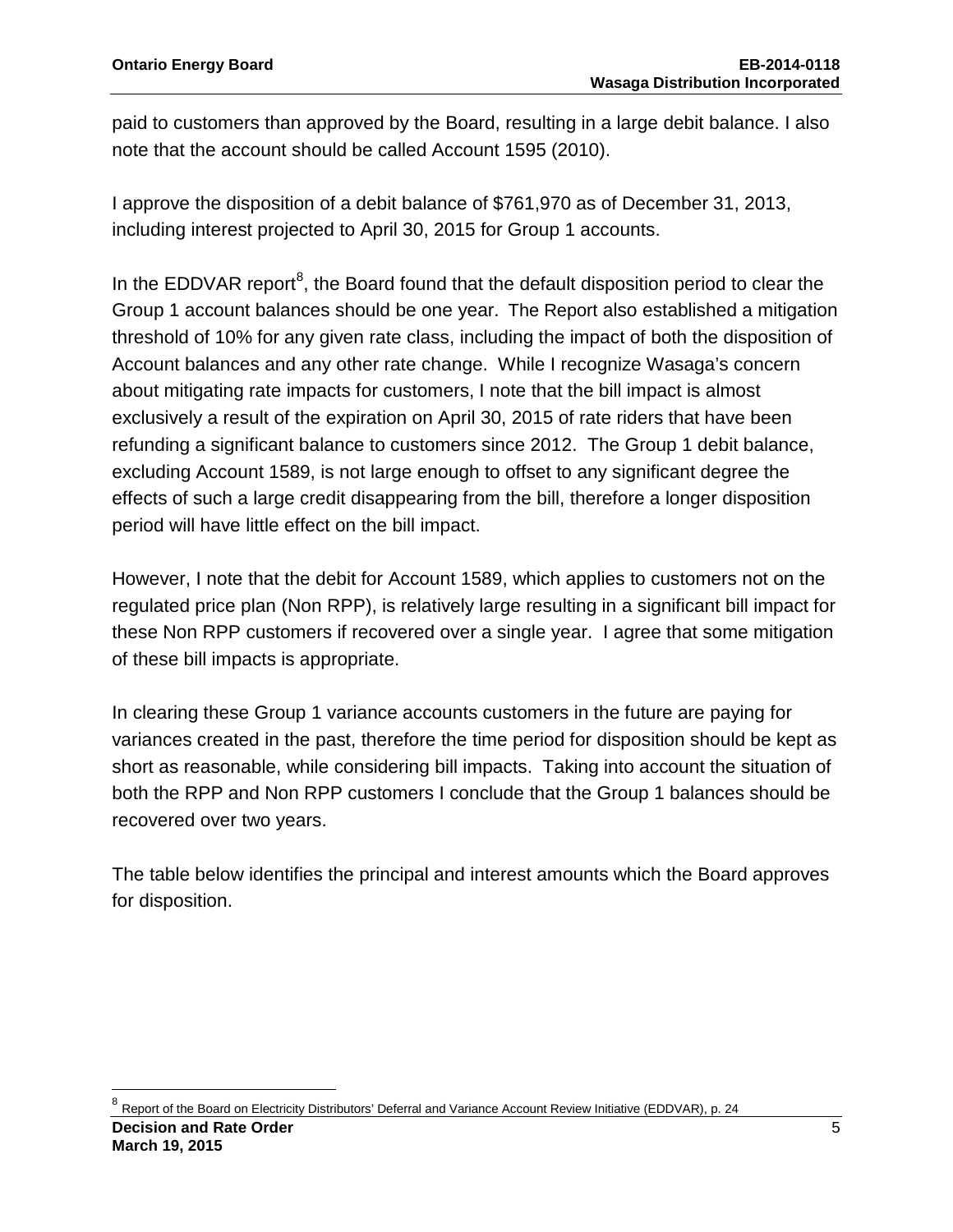| <b>Account Name</b>                                                | <b>Account</b><br><b>Number</b> | <b>Principal Balance</b><br>Α | <b>Interest Balance</b><br>в | <b>Total Claim</b><br>$C = A + B$ |
|--------------------------------------------------------------------|---------------------------------|-------------------------------|------------------------------|-----------------------------------|
| LV Variance Account                                                | 1550                            | \$64,445                      | \$1,743                      | \$66,188                          |
| Smart Meter Entity Variance Charge                                 | 1551                            | \$5,380                       | \$271                        | \$5,651                           |
| RSVA - Wholesale Market Service Charge                             | 1580                            | (\$80,379)                    | (\$2,295)                    | (\$82,674)                        |
| RSVA - Retail Transmission Network Charge                          | 1584                            | \$44,077                      | \$1,687                      | \$45,764                          |
| RSVA - Retail Transmission Connection Charge                       | 1586                            | (\$97,117)                    | (\$1,945)                    | (\$99,062)                        |
| RSVA - Power                                                       | 1588                            | (\$42,071)                    | (\$1,924)                    | (\$43,995)                        |
| RSVA - Global Adjustment                                           | 1589                            | \$428,197                     | \$12,217                     | \$440,414                         |
| Recovery of Regulatory Asset Balances                              | 1590                            | 0                             | 0                            | $\mathbf 0$                       |
| Disposition and Recovery of Regulatory<br>Balances (2009)          | 1595                            | \$354,435                     | \$75,248                     | \$429,684                         |
|                                                                    |                                 |                               |                              |                                   |
| <b>Total Group 1 Excluding</b><br>Global Adjustment - Account 1589 |                                 | \$248,771                     | \$72,785                     | \$321,556                         |
| <b>Total Group 1</b>                                               |                                 | \$676,968                     | \$85,002                     | \$761,970                         |

| <b>Group 1 Deferral and Variance Account Balances</b> |
|-------------------------------------------------------|
|-------------------------------------------------------|

The balance of each Group 1 account approved for disposition shall be transferred to the applicable principal and interest carrying charge sub-accounts of Account 1595. Such transfer shall be pursuant to the requirements specified in Article 220, Account Descriptions, of the *Accounting Procedures Handbook for Electricity Distributors,*  effective January 1, 2012. The date of the transfer must be the same as the effective date for the associated rates, which is, generally, the start of the rate year. Wasaga should ensure these adjustments are included in the reporting period ending June 30, 2015 (Quarter 2).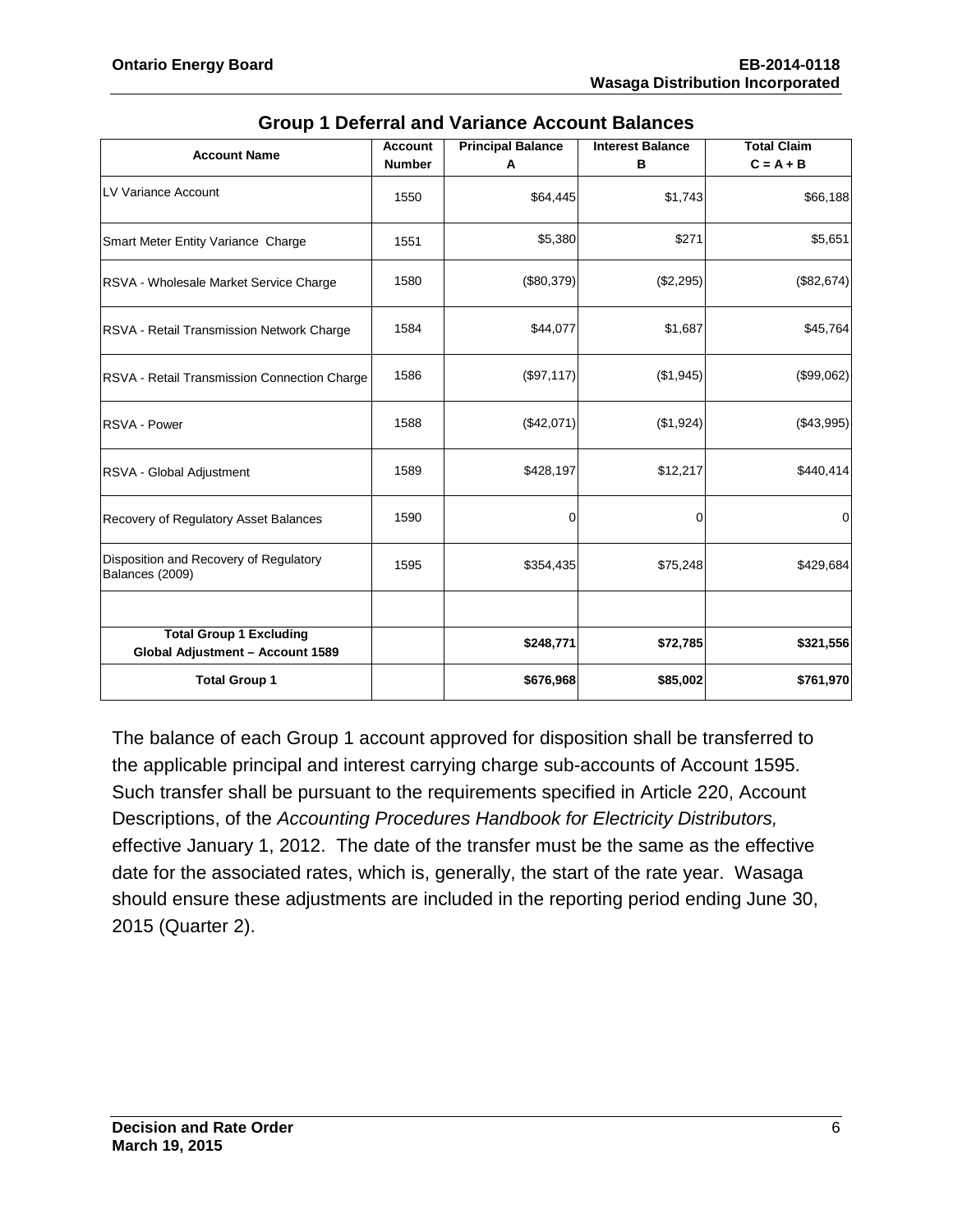### **Disposition of Deferral and Variance Accounts for Class A customers and Wholesale Market Participants**

As indicated in the Filing Requirements $9$ , distributors must establish separate rate riders to recover the balances in the retail settlement variance accounts from market participants in order that they not be allocated any balances related to charges which they settle directly with the IESO (e.g. wholesale energy, wholesale market services).

The Board further determined that a distributor who serves Class A customers per Ontario Regulation 429/04 must propose an appropriate allocation for the recovery of the global adjustment variance balance based on its settlement process with the Independent Electricity System Operator.

In response to a request from Board staff, Wasaga confirmed that it has one customer in the GS >50 to 4,999 kW rate class that is also a market participant and that RSVA balances have not been allocated to this customer.

Wasaga has no Class A customers.

I conclude that Wasaga has appropriately addressed the allocation issues relating to wholesale market participants.

### **Rate Model**

With this Decision and Rate Order are a rate model, applicable supporting models and a Tariff of Rates and Charges (Appendix A). Entries in the rate model were reviewed to ensure that they were in accordance with the 2014 Board-approved Tariff of Rates and Charges. The rate model was adjusted, where applicable, to correct any discrepancies.

**DATED** at Toronto, March 19, 2015

### **ONTARIO ENERGY BOARD**

*Original signed by*

<span id="page-6-0"></span>Kirsten Walli Board Secretary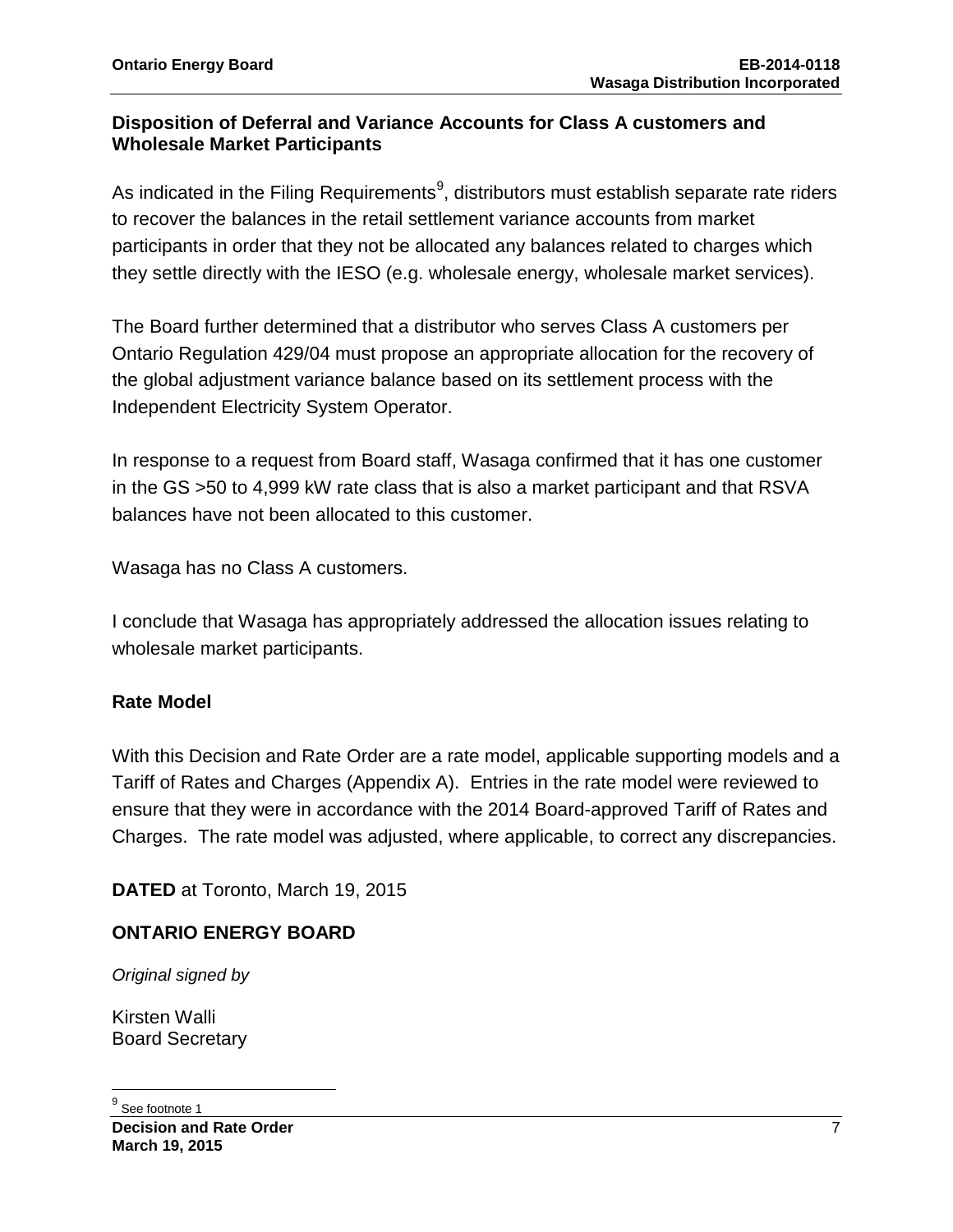**Appendix A To Decision and Rate Order Tariff of Rates and Charges Board File No: EB-2014-0118 DATED: March 19, 2015**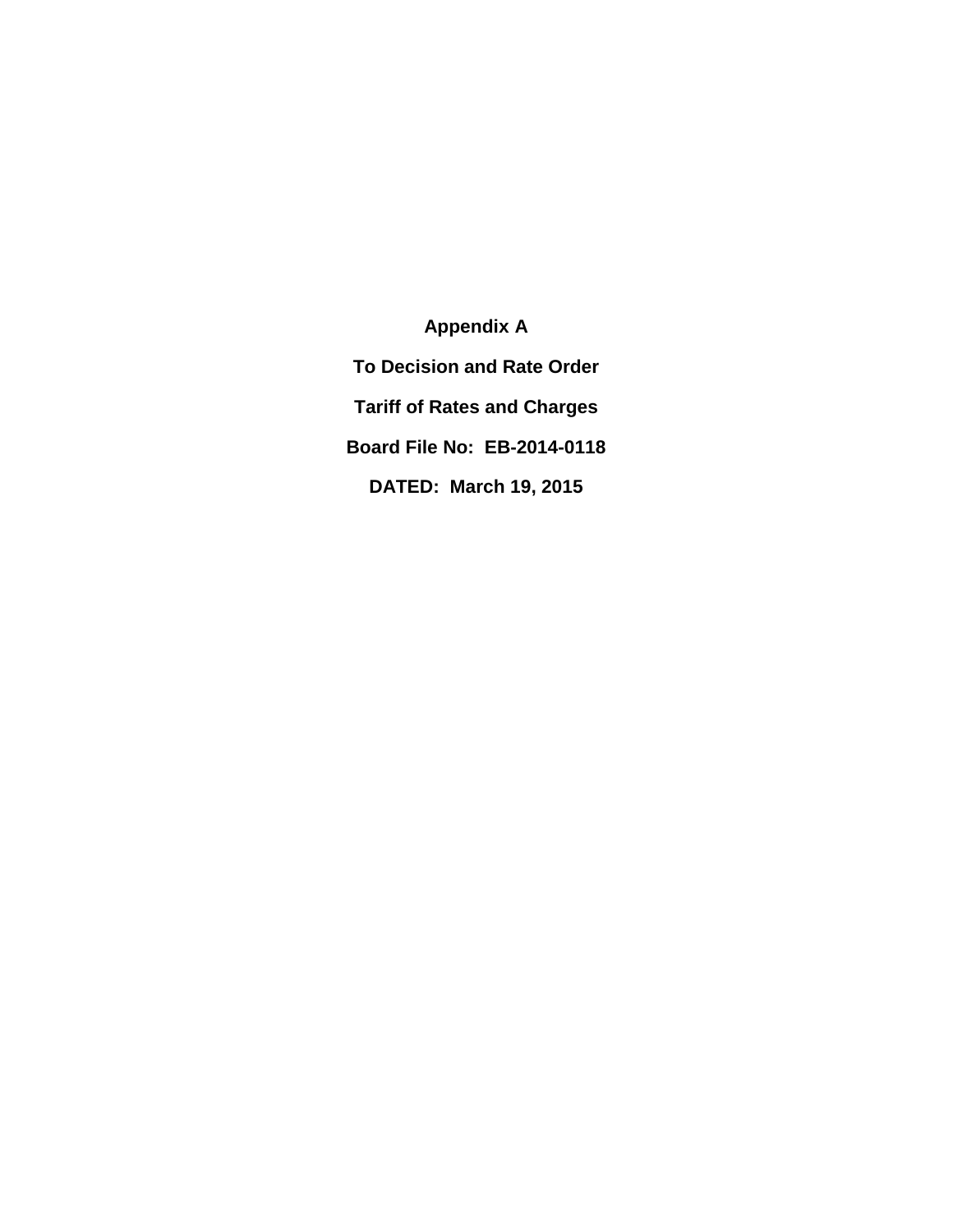**This schedule supersedes and replaces all previously approved schedules of Rates, Charges and Loss Factors**

EB-2014-0118

## **RESIDENTIAL SERVICE CLASSIFICATION**

This classification refers to an account taking electricity at 750 volts or less where the electricity is used exclusively in a separately metered living accommodation. Customers shall be residing in single-dwelling units that consist of a detached house or one unit of a semi-detached, duplex, triplex or quadruplex house, with a residential zoning. Separately metered dwellings within a town house complex or apartment building also qualify as residential customers. Further servicing details are available in the distributor's Conditions of Service.

### **APPLICATION**

The application of these rates and charges shall be in accordance with the Licence of the Distributor and any Code or Order of the Board, and amendments thereto as approved by the Board, which may be applicable to the administration of this schedule.

No rates and charges for the distribution of electricity and charges to meet the costs of any work or service done or furnished for the purpose of the distribution of electricity shall be made except as permitted by this schedule, unless required by the Distributor's Licence or a Code or Order of the Board, and amendments thereto as approved by the Board, or as specified herein.

Unless specifically noted, this schedule does not contain any charges for the electricity commodity, be it under the Regulated Price Plan, a contract with a retailer or a wholesale market price, as applicable. In addition, the charges in the MONTHLY RATES AND CHARGES – Regulatory Component of this schedule do not apply to a customer that is an embedded wholesale market participant.

It should be noted that this schedule does list any charges, assessments or credits that are required by law to be invoiced by a distributor and that are not subject to Board approval, such as the Debt Retirement Charge, the Global Adjustment, the Ontario Clean Energy Benefit and HST.

### **MONTHLY RATES AND CHARGES - Delivery Component**

Standard Supply Service - Administrative Charge (if applicable)

| Service Charge                                                                                   |        | 11.57    |
|--------------------------------------------------------------------------------------------------|--------|----------|
| Rate Rider for Smart Metering Entity Charge - effective until October 31, 2018                   |        | 0.79     |
| <b>Distribution Volumetric Rate</b>                                                              | \$/kWh | 0.0144   |
| Low Voltage Service Rate                                                                         | \$/kWh | 0.0019   |
| Rate Rider for Disposition of Deferral/Variance Accounts (2011) - effective until April 30, 2016 | \$/kWh | (0.0020) |
| Rate Rider for Disposition of Global Adjustment Account (2011) - effective until April 30, 2016  |        |          |
| Applicable only for Non RPP Customers                                                            | \$/kWh | 0.0141   |
| Rate Rider for Disposition of Deferral/Variance Accounts (2014) - effective until April 30, 2016 | \$/kWh | (0.0048) |
| Rate Rider for Disposition of Global Adjustment Account (2014) - effective until April 30, 2016  |        |          |
| Applicable only for Non RPP Customers                                                            | \$/kWh | 0.0069   |
| Rate Rider for Disposition of Deferral/Variance Accounts (2015) - effective until April 30, 2017 | \$/kWh | 0.0013   |
| Rate Rider for Disposition of Global Adjustment Account (2015) - effective until April 30, 2017  |        |          |
| Applicable only for Non RPP Customers                                                            | \$/kWh | 0.0091   |
| Retail Transmission Rate - Network Service Rate                                                  | \$/kWh | 0.0059   |
| Retail Transmission Rate - Line and Transformation Connection Service Rate                       | \$/kWh | 0.0044   |
| <b>MONTHLY RATES AND CHARGES - Regulatory Component</b>                                          |        |          |
| Wholesale Market Service Rate                                                                    | \$/kWh | 0.0044   |
| Rural or Remote Electricity Rate Protection Charge (RRRP)                                        | \$/kWh | 0.0013   |

\$ 0.25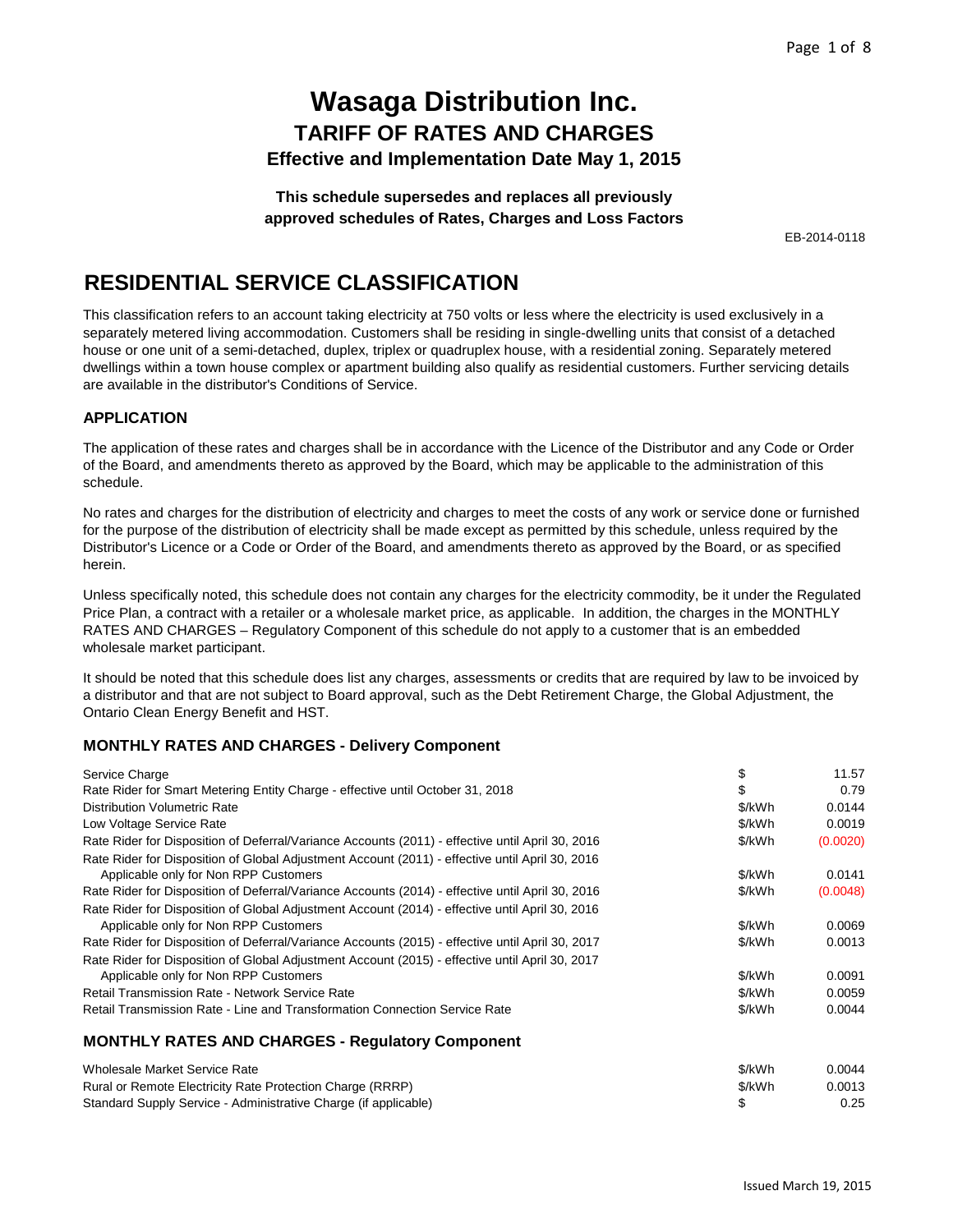**This schedule supersedes and replaces all previously approved schedules of Rates, Charges and Loss Factors**

EB-2014-0118

## **GENERAL SERVICE LESS THAN 50 KW SERVICE CLASSIFICATION**

This classification refers to a non residential account taking electricity at 750 volts or less whose monthly average peak demand is less than, or is forecast to be less than, 50 kW. Further servicing details are available in the distributor's Conditions of Service.

#### **APPLICATION**

The application of these rates and charges shall be in accordance with the Licence of the Distributor and any Code or Order of the Board, and amendments thereto as approved by the Board, which may be applicable to the administration of this schedule.

No rates and charges for the distribution of electricity and charges to meet the costs of any work or service done or furnished for the purpose of the distribution of electricity shall be made except as permitted by this schedule, unless required by the Distributor's Licence or a Code or Order of the Board, and amendments thereto as approved by the Board, or as specified herein.

Unless specifically noted, this schedule does not contain any charges for the electricity commodity, be it under the Regulated Price Plan, a contract with a retailer or a wholesale market price, as applicable. In addition, the charges in the MONTHLY RATES AND CHARGES – Regulatory Component of this schedule do not apply to a customer that is an embedded wholesale market participant.

It should be noted that this schedule does list any charges, assessments or credits that are required by law to be invoiced by a distributor and that are not subject to Board approval, such as the Debt Retirement Charge, the Global Adjustment, the Ontario Clean Energy Benefit and HST.

### **MONTHLY RATES AND CHARGES - Delivery Component**

| Service Charge                                                                                   |        | 13.54    |
|--------------------------------------------------------------------------------------------------|--------|----------|
| Rate Rider for Smart Metering Entity Charge - effective until October 31, 2018                   | \$     | 0.79     |
| <b>Distribution Volumetric Rate</b>                                                              | \$/kWh | 0.0137   |
| Low Voltage Service Rate                                                                         | \$/kWh | 0.0016   |
| Rate Rider for Disposition of Deferral/Variance Accounts (2011) - effective until April 30, 2016 | \$/kWh | (0.0020) |
| Rate Rider for Disposition of Global Adjustment Account (2011) - effective until April 30, 2016  |        |          |
| Applicable only for Non RPP Customers                                                            | \$/kWh | 0.0141   |
| Rate Rider for Disposition of Deferral/variance Accounts (2014) - effective until April 30, 2016 | \$/kWh | (0.0048) |
| Rate Rider for Disposition of Global Adjustment Account (2014) - effective until April 30, 2016  |        |          |
| Applicable only for Non RPP Customers                                                            | \$/kWh | 0.0069   |
| Rate Rider for Disposition of Deferral/Variance Accounts (2015) - effective until April 30, 2017 | \$/kWh | 0.0013   |
| Rate Rider for Disposition of Global Adjustment Account (2015) - effective until April 30, 2017  |        |          |
| Applicable only for Non RPP Customers                                                            | \$/kWh | 0.0091   |
| <b>Retail Transmission Rate - Network Service Rate</b>                                           | \$/kWh | 0.0053   |
| Retail Transmission Rate - Line and Transformation Connection Service Rate                       | \$/kWh | 0.0038   |
| <b>MONTHLY RATES AND CHARGES - Regulatory Component</b>                                          |        |          |

| Wholesale Market Service Rate                                   | \$/kWh | 0.0044 |
|-----------------------------------------------------------------|--------|--------|
| Rural or Remote Electricity Rate Protection Charge (RRRP)       | \$/kWh | 0.0013 |
| Standard Supply Service - Administrative Charge (if applicable) |        | 0.25   |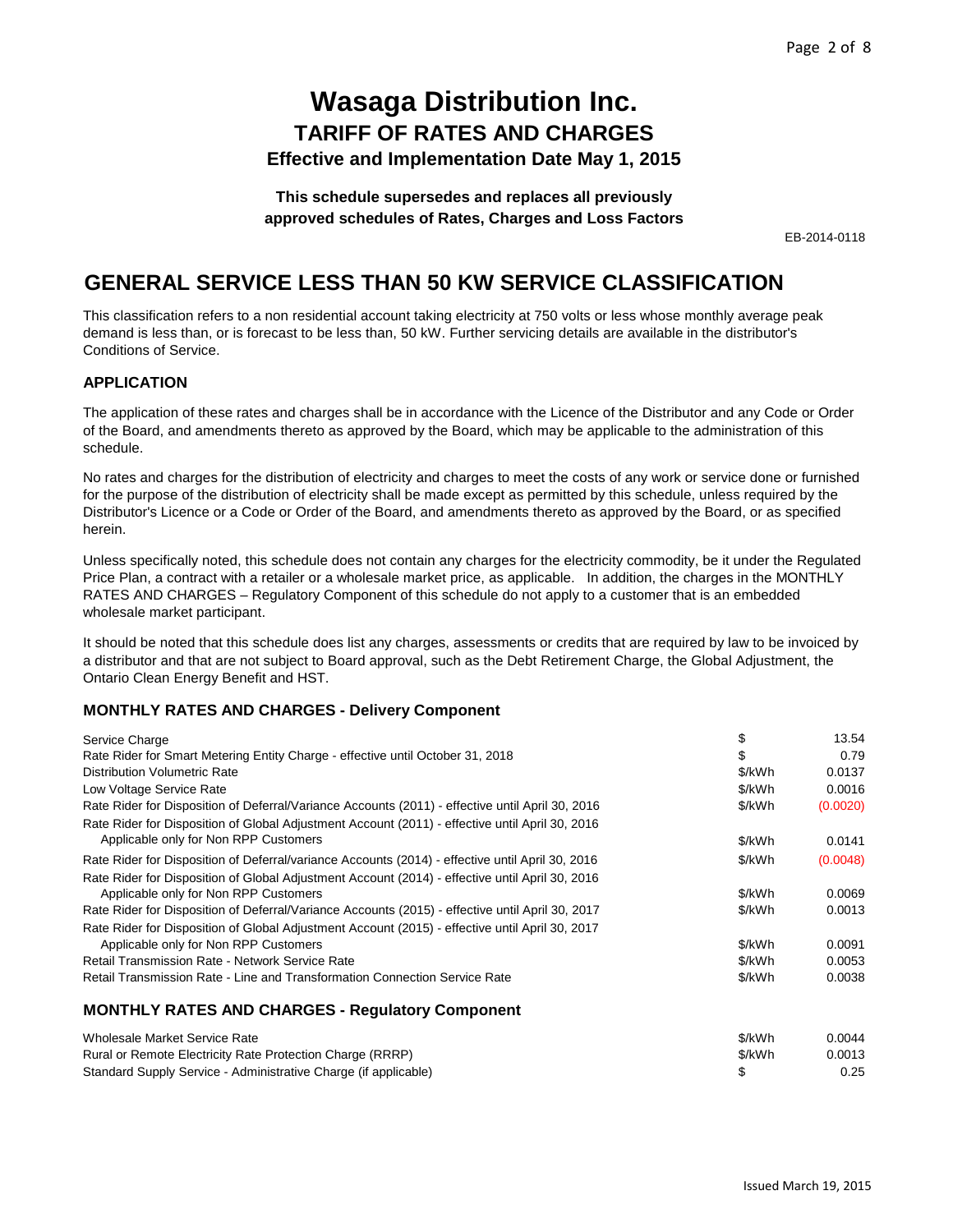### **This schedule supersedes and replaces all previously approved schedules of Rates, Charges and Loss Factors**

EB-2014-0118

# **GENERAL SERVICE 50 TO 4,999 KW SERVICE CLASSIFICATION**

This classification refers to a non residential account whose monthly average peak demand is equal to or greater than, or is forecast to be equal to or greater than, 50 kW but less than 5,000 kW. Further servicing details are available in the distributor's Conditions of Service.

### **APPLICATION**

The application of these rates and charges shall be in accordance with the Licence of the Distributor and any Code or Order of the Board, and amendments thereto as approved by the Board, which may be applicable to the administration of this schedule.

No rates and charges for the distribution of electricity and charges to meet the costs of any work or service done or furnished for the purpose of the distribution of electricity shall be made except as permitted by this schedule, unless required by the Distributor's Licence or a Code or Order of the Board, and amendments thereto as approved by the Board, or as specified herein.

Unless specifically noted, this schedule does not contain any charges for the electricity commodity, be it under the Regulated Price Plan, a contract with a retailer or a wholesale market price, as applicable. In addition, the charges in the MONTHLY RATES AND CHARGES – Regulatory Component of this schedule do not apply to a customer that is an embedded wholesale market participant.

It should be noted that this schedule does list any charges, assessments or credits that are required by law to be invoiced by a distributor and that are not subject to Board approval, such as the Debt Retirement Charge, the Global Adjustment, the Ontario Clean Energy Benefit and HST.

### **MONTHLY RATES AND CHARGES - Delivery Component**

| Service Charge                                                                                   | \$     | 31.05    |
|--------------------------------------------------------------------------------------------------|--------|----------|
| <b>Distribution Volumetric Rate</b>                                                              | \$/kW  | 4.7118   |
| Low Voltage Service Rate                                                                         | \$/kW  | 0.5944   |
| Rate Rider for Disposition of Deferral/Variance Accounts (2011) - effective until April 30, 2016 | \$/kW  | (1.2127) |
| Rate Rider for Disposition of Global Adjustment Account (2011) - effective until April 30, 2016  |        |          |
| Applicable only for Non RPP Customers                                                            | \$/kW  | 8.5730   |
| Rate Rider for Disposition of Deferral/Variance Accounts (2014) - effective until April 30, 2016 | \$/kW  | (1.8780) |
| Rate Rider for Disposition of Global Adjustment Account (2014) - effective until April 30, 2016  |        |          |
| Applicable only for Non RPP Customers                                                            | \$/kW  | 2.7093   |
| Rate Rider for Disposition of Deferral/Variance Accounts (2015) - effective until April 30, 2017 |        |          |
| Applicable only for Non Wholesale Market Participants                                            | \$/kW  | 0.5000   |
| Rate Rider for Disposition of Deferral/Variance Accounts (2015) - effective until April 30, 2017 |        |          |
| Applicable only for Wholesale Market Participants                                                | \$/kW  | 0.6938   |
| Rate Rider for Disposition of Global Adjustment Account (2015) - effective until April 30, 2017  |        |          |
| Applicable only for Non RPP Customers, excluding Wholesale Market Participants                   | \$/kW  | 3.3952   |
| <b>Retail Transmission Rate - Network Service Rate</b>                                           | \$/kW  | 2.1850   |
| Retail Transmission Rate - Line and Transformation Connection Service Rate                       | \$/kW  | 1.5069   |
| <b>MONTHLY RATES AND CHARGES - Regulatory Component</b>                                          |        |          |
| <b>Wholesale Market Service Rate</b>                                                             | \$/kWh | 0.0044   |
| Rural or Remote Electricity Rate Protection Charge (RRRP)                                        | \$/kWh | 0.0013   |
| Standard Supply Service - Administrative Charge (if applicable)                                  | \$     | 0.25     |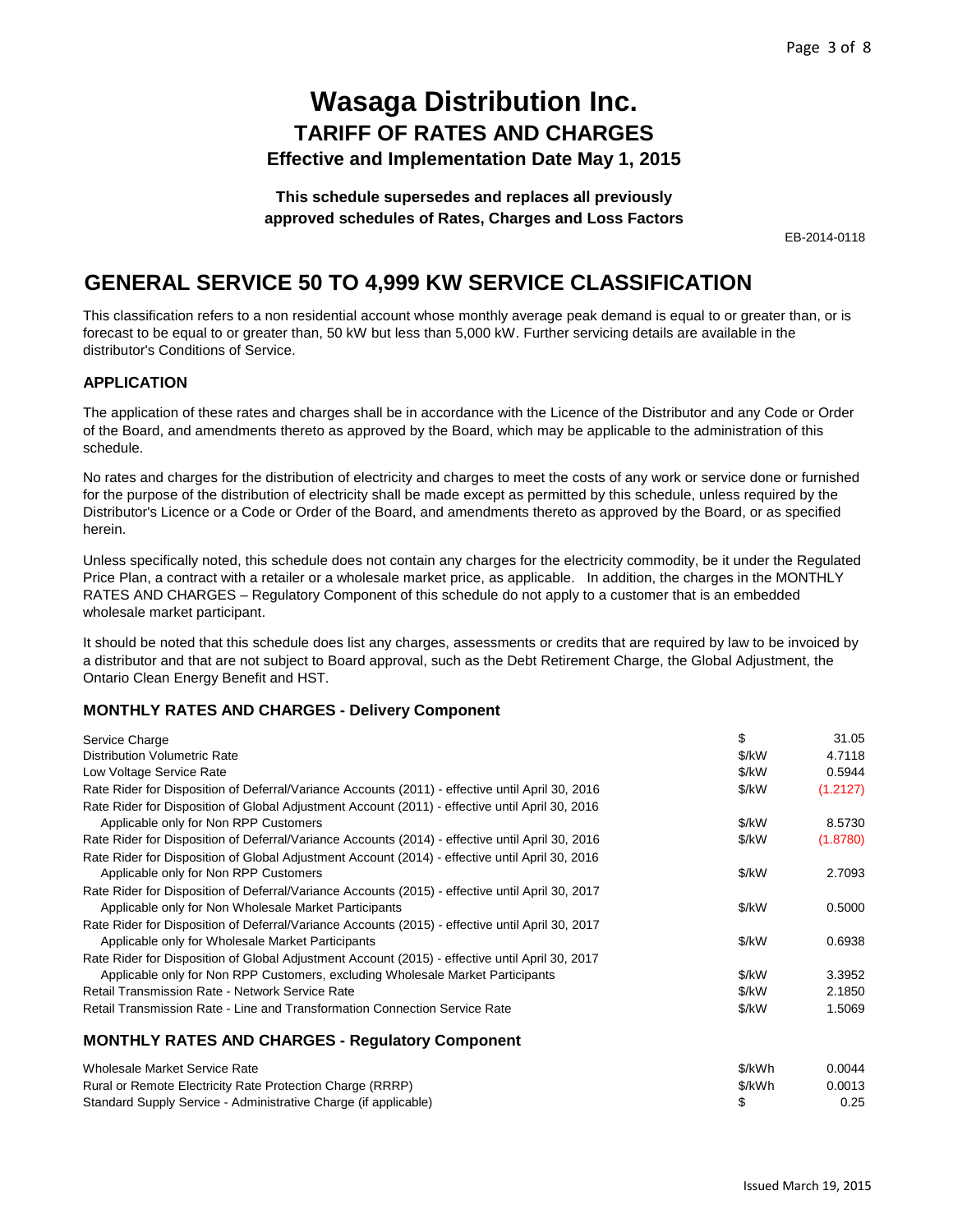**This schedule supersedes and replaces all previously approved schedules of Rates, Charges and Loss Factors**

EB-2014-0118

## **UNMETERED SCATTERED LOAD SERVICE CLASSIFICATION**

This application refers to an account taking electricity at 750 volts or less whose monthly average peak demand is less than, or is forecast to be less than, 50 kW and the consumption is unmetered. Such connections include cable, TV power packs, bus shelters, telephone booths, traffic lights, railway crossings, etc. The customer will provide detailed manufacturer information/documentation with regard to the electrical demand/consumption of the proposed unmetered load. Further servicing details are available in the distributor's Conditions of Service.

### **APPLICATION**

The application of these rates and charges shall be in accordance with the Licence of the Distributor and any Code or Order of the Board, and amendments thereto as approved by the Board, which may be applicable to the administration of this schedule.

No rates and charges for the distribution of electricity and charges to meet the costs of any work or service done or furnished for the purpose of the distribution of electricity shall be made except as permitted by this schedule, unless required by the Distributor's Licence or a Code or Order of the Board, and amendments thereto as approved by the Board, or as specified herein.

Unless specifically noted, this schedule does not contain any charges for the electricity commodity, be it under the Regulated Price Plan, a contract with a retailer or a wholesale market price, as applicable. In addition, the charges in the MONTHLY RATES AND CHARGES – Regulatory Component of this schedule do not apply to a customer that is an embedded wholesale market participant.

It should be noted that this schedule does list any charges, assessments or credits that are required by law to be invoiced by a distributor and that are not subject to Board approval, such as the Debt Retirement Charge, the Global Adjustment, the Ontario Clean Energy Benefit and HST.

### **MONTHLY RATES AND CHARGES - Delivery Component**

| Service Charge (per connection)                                                                  | \$       | 3.91     |
|--------------------------------------------------------------------------------------------------|----------|----------|
| <b>Distribution Volumetric Rate</b>                                                              | \$/kWh   | 0.0078   |
| Low Voltage Service Rate                                                                         | \$/kWh   | 0.0015   |
| Rate Rider for Disposition of Deferral/Variance Accounts (2011) - effective until April 30, 2016 | \$/kWh   | (0.0020) |
| Rate Rider for Disposition of Deferral/Variance Accounts (2014) - effective until April 30, 2016 | \$/kWh   | (0.0048) |
| Rate Rider for Disposition of Deferral/Variance Accounts (2015) - effective until April 30, 2017 | \$/kWh   | 0.0013   |
| Retail Transmission Rate - Network Service Rate                                                  | \$/kWh   | 0.0053   |
| Retail Transmission Rate - Line and Transformation Connection Service Rate                       | \$/kWh   | 0.0038   |
| <b>MONTHLY RATES AND CHARGES - Regulatory Component</b>                                          |          |          |
| Wholesale Market Service Rate                                                                    | \$/kWh   | 0.0044   |
| Rural or Remote Electricity Rate Protection Charge (RRRP)                                        | $$/k$ Wh | 0.0013   |

| Rural or Remote Electricity Rate Protection Charge (RRRP)       | \$/kWh | 0.0013 |
|-----------------------------------------------------------------|--------|--------|
| Standard Supply Service - Administrative Charge (if applicable) |        | 0.25   |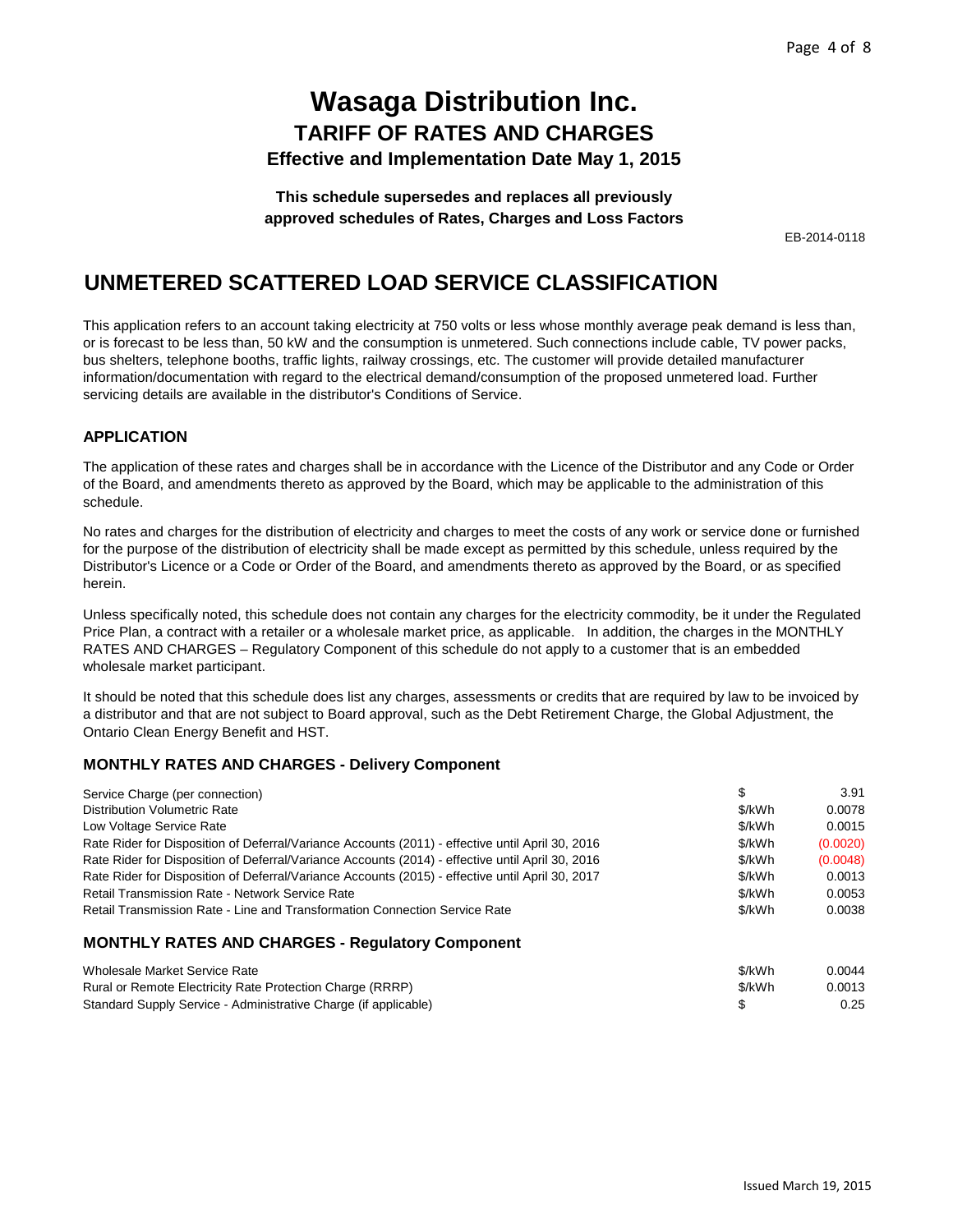**This schedule supersedes and replaces all previously approved schedules of Rates, Charges and Loss Factors**

EB-2014-0118

## **STREET LIGHTING SERVICE CLASSIFICATION**

This classification refers to an account for roadway lighting with a Municipality, Regional Municipality, Ministry of Transportation and private roadway lighting operation, controlled by photo cells. The consumption for these customers will be based on the calculated connected load times the required lighting times, established in the approved OEB street lighting load shape template. Further servicing details are available in the distributor's Conditions of Service.

### **APPLICATION**

The application of these rates and charges shall be in accordance with the Licence of the Distributor and any Code or Order of the Board, and amendments thereto as approved by the Board, which may be applicable to the administration of this schedule.

No rates and charges for the distribution of electricity and charges to meet the costs of any work or service done or furnished for the purpose of the distribution of electricity shall be made except as permitted by this schedule, unless required by the Distributor's Licence or a Code or Order of the Board, and amendments thereto as approved by the Board, or as specified herein.

Unless specifically noted, this schedule does not contain any charges for the electricity commodity, be it under the Regulated Price Plan, a contract with a retailer or a wholesale market price, as applicable. In addition, the charges in the MONTHLY RATES AND CHARGES – Regulatory Component of this schedule do not apply to a customer that is an embedded wholesale market participant.

It should be noted that this schedule does list any charges, assessments or credits that are required by law to be invoiced by a distributor and that are not subject to Board approval, such as the Debt Retirement Charge, the Global Adjustment, the Ontario Clean Energy Benefit and HST.

### **MONTHLY RATES AND CHARGES - Delivery Component**

Standard Supply Service - Administrative Charge (if applicable)

| Service Charge (per connection)                                                                  | \$     | 1.47     |
|--------------------------------------------------------------------------------------------------|--------|----------|
| <b>Distribution Volumetric Rate</b>                                                              | \$/kW  | 0.8798   |
| Low Voltage Service Rate                                                                         | \$/kW  | 0.4595   |
| Rate Rider for Disposition of Deferral/Variance Accounts (2011) - effective until April 30, 2016 | \$/kW  | (0.6695) |
| Rate Rider for Disposition of Deferral/Variance Accounts (2014) - effective until April 30, 2016 | \$/kW  | (1.6907) |
| Rate Rider for Disposition of Global Adjustment Account (2014) - effective until April 30, 2016  |        |          |
| Applicable only for Non RPP Customers                                                            | \$/kW  | 2.4391   |
| Rate Rider for Disposition of Deferral/Variance Accounts (2015) - effective until April 30, 2017 | \$/kW  | 0.4405   |
| Rate Rider for Disposition of Global Adjustment Account (2015) - effective until April 30, 2017  |        |          |
| Applicable only for Non RPP Customers                                                            | \$/kW  | 3.2300   |
| Retail Transmission Rate - Network Service Rate                                                  | \$/kW  | 1.6480   |
| Retail Transmission Rate - Line and Transformation Connection Service Rate                       | \$/kW  | 1.1649   |
| <b>MONTHLY RATES AND CHARGES - Regulatory Component</b>                                          |        |          |
| Wholesale Market Service Rate                                                                    | \$/kWh | 0.0044   |
| Rural or Remote Electricity Rate Protection Charge (RRRP)                                        | \$/kWh | 0.0013   |

\$ 0.25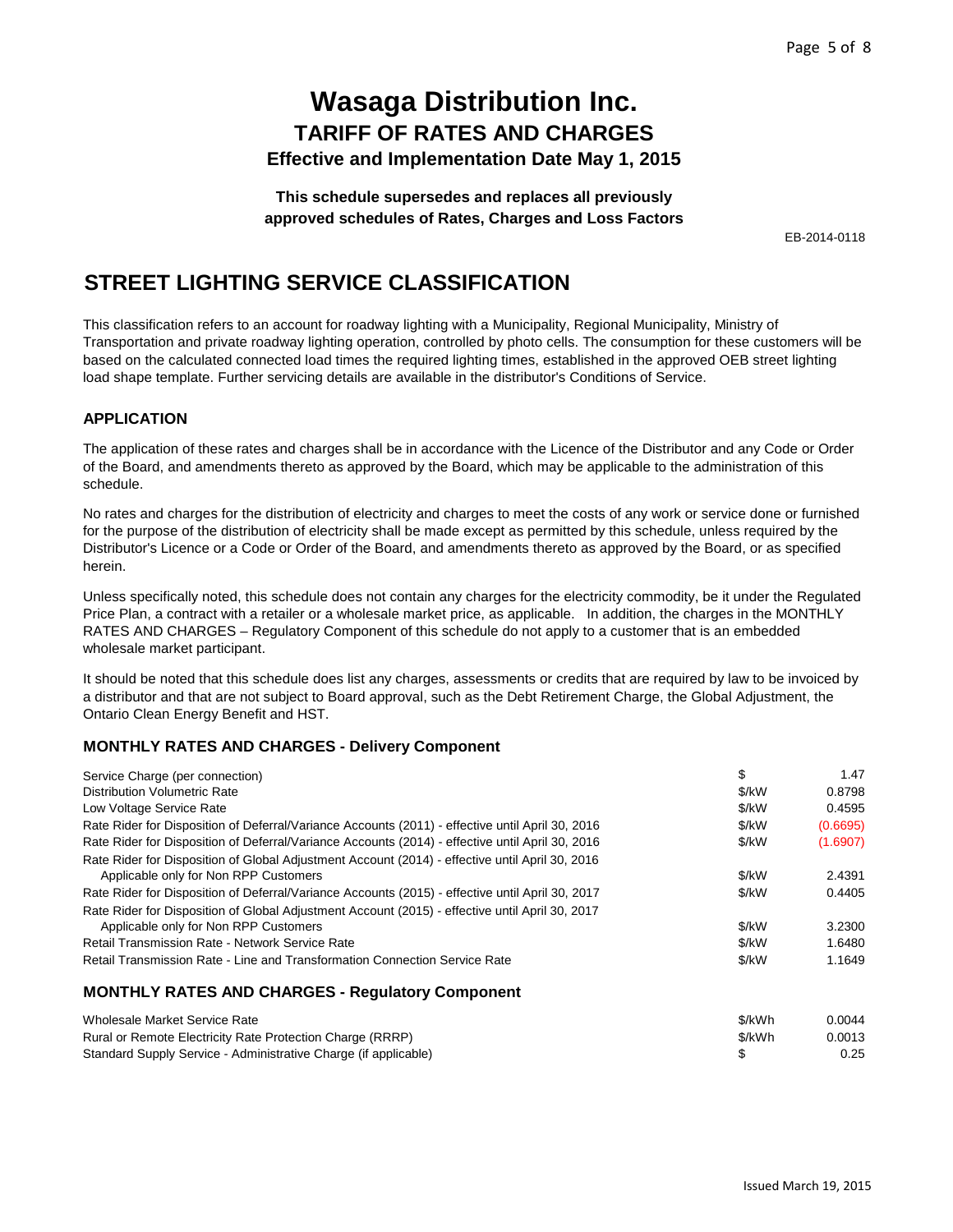**This schedule supersedes and replaces all previously approved schedules of Rates, Charges and Loss Factors**

EB-2014-0118

## **microFIT SERVICE CLASSIFICATION**

This classification applies to an electricity generation facility contracted under the Ontario Power Authority's microFIT program and connected to the distributor's distribution system. Further servicing details are available in the distributor's Conditions of Service.

### **APPLICATION**

The application of these rates and charges shall be in accordance with the Licence of the Distributor and any Code or Order of the Board, and amendments thereto as approved by the Board, which may be applicable to the administration of this schedule.

No rates and charges for the distribution of electricity and charges to meet the costs of any work or service done or furnished for the purpose of the distribution of electricity shall be made except as permitted by this schedule, unless required by the Distributor's Licence or a Code or Order of the Board, and amendments thereto as approved by the Board, or as specified herein.

Unless specifically noted, this schedule does not contain any charges for the electricity commodity, be it under the Regulated Price Plan, a contract with a retailer or a wholesale market price, as applicable.

It should be noted that this schedule does list any charges, assessments or credits that are required by law to be invoiced by a distributor and that are not subject to Board approval, such as the Debt Retirement Charge, the Global Adjustment, the Ontario Clean Energy Benefit and HST.

### **MONTHLY RATES AND CHARGES - Delivery Component**

Service Charge

\$ 5.40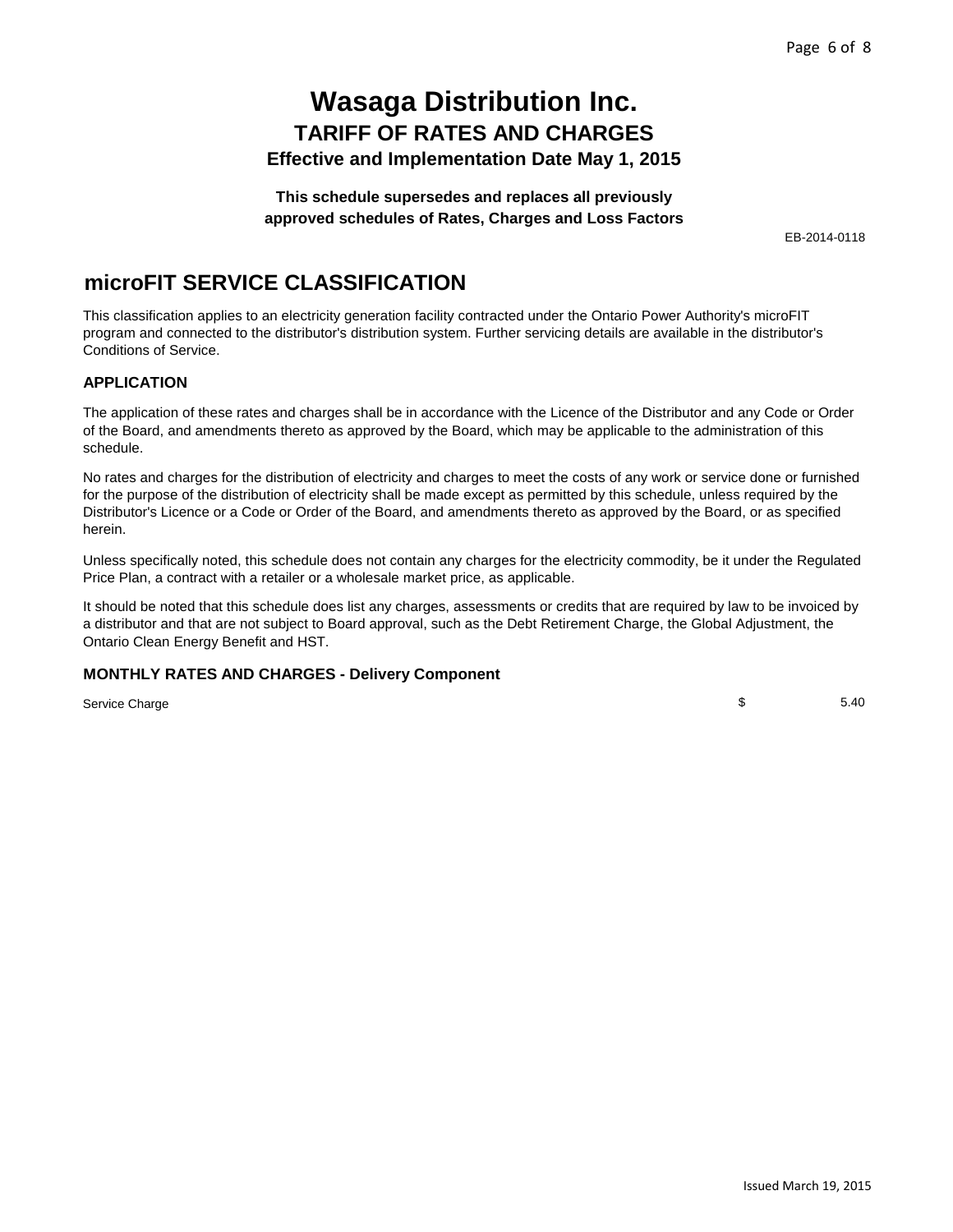### **This schedule supersedes and replaces all previously approved schedules of Rates, Charges and Loss Factors**

EB-2014-0118

# **ALLOWANCES**

| Transformer Allowance for Ownership - per kW of billing demand/month                      | \$/kW | (0.60) |
|-------------------------------------------------------------------------------------------|-------|--------|
| Primary Metering Allowance for transformer losses – applied to measured demand and energy |       | (1.00) |

# **SPECIFIC SERVICE CHARGES**

The application of these rates and charges shall be in accordance with the Licence of the Distributor and any Code or Order of the Board, and amendments thereto as approved by the Board, which may be applicable to the administration of this schedule.

No charges to meet the costs of any work or service done or furnished for the purpose of the distribution of electricity shall be made except as permitted by this schedule, unless required by the Distributor's Licence or a Code or Order of the Board, and amendments thereto as approved by the Board, or as specified herein.

It should be noted that this schedule does not list any charges, assessments, or credits that are required by law to be invoiced by a distributor and that are not subject to Board approval, such as the Debt Retirement Charge, the Global Adjustment, the Ontario Clean Energy Benefit and the HST.

#### **Customer Administration**

| Arrears Certificate                                                                       | \$   | 15.00  |
|-------------------------------------------------------------------------------------------|------|--------|
| <b>Statement of Account</b>                                                               | \$   | 15.00  |
| Request for other billing information                                                     | \$   | 15.00  |
| <b>Easement Letter</b>                                                                    | \$   | 15.00  |
| Income Tax Letter                                                                         | \$   | 15.00  |
| <b>Account History</b>                                                                    | \$   | 15.00  |
| Credit Reference/Credit Check (plus credit agency costs)                                  | \$   | 15.00  |
| Returned Cheque Charge (plus bank charges)                                                | \$   | 15.00  |
| Legal letter charge                                                                       | \$   | 15.00  |
| Account Set Up Charge/Change of Occupancy Charge (plus credit agency costs if applicable) | \$   | 30.00  |
| <b>Special Meter Reads</b>                                                                | \$   | 30.00  |
| Meter Dispute Charge plus Measurement Canada fees (if meter found correct)                | \$   | 30.00  |
| <b>Non-Payment of Account</b>                                                             |      |        |
| Late Payment Charge - per month                                                           | $\%$ | 1.50   |
| Late Payment Charge - per annum                                                           | %    | 19.56  |
| Collection of Account Charge – no disconnection                                           | \$   | 30.00  |
| Disconnect/Reconnect at meter – during regular hours                                      | \$   | 65.00  |
| Disconnect/Reconnect at meter - after regular hours                                       | \$   | 185.00 |
| Disconnect/Reconnect at pole - during regular hours                                       | \$   | 185.00 |
| Disconnect/Reconnect at pole - after regular hours                                        | \$   | 415.00 |
| Install/Remove load control device - during regular hours                                 | \$   | 65.00  |
| Install/Remove load control device - after regular hours                                  | \$   | 185.00 |
| Other                                                                                     |      |        |
| Service call – customer owned equipment                                                   | \$   | 30.00  |
| Service call - after regular hours                                                        | \$   | 165.00 |
| Specific Charge for Access to the Power Poles - per pole/year                             | \$   | 22.35  |